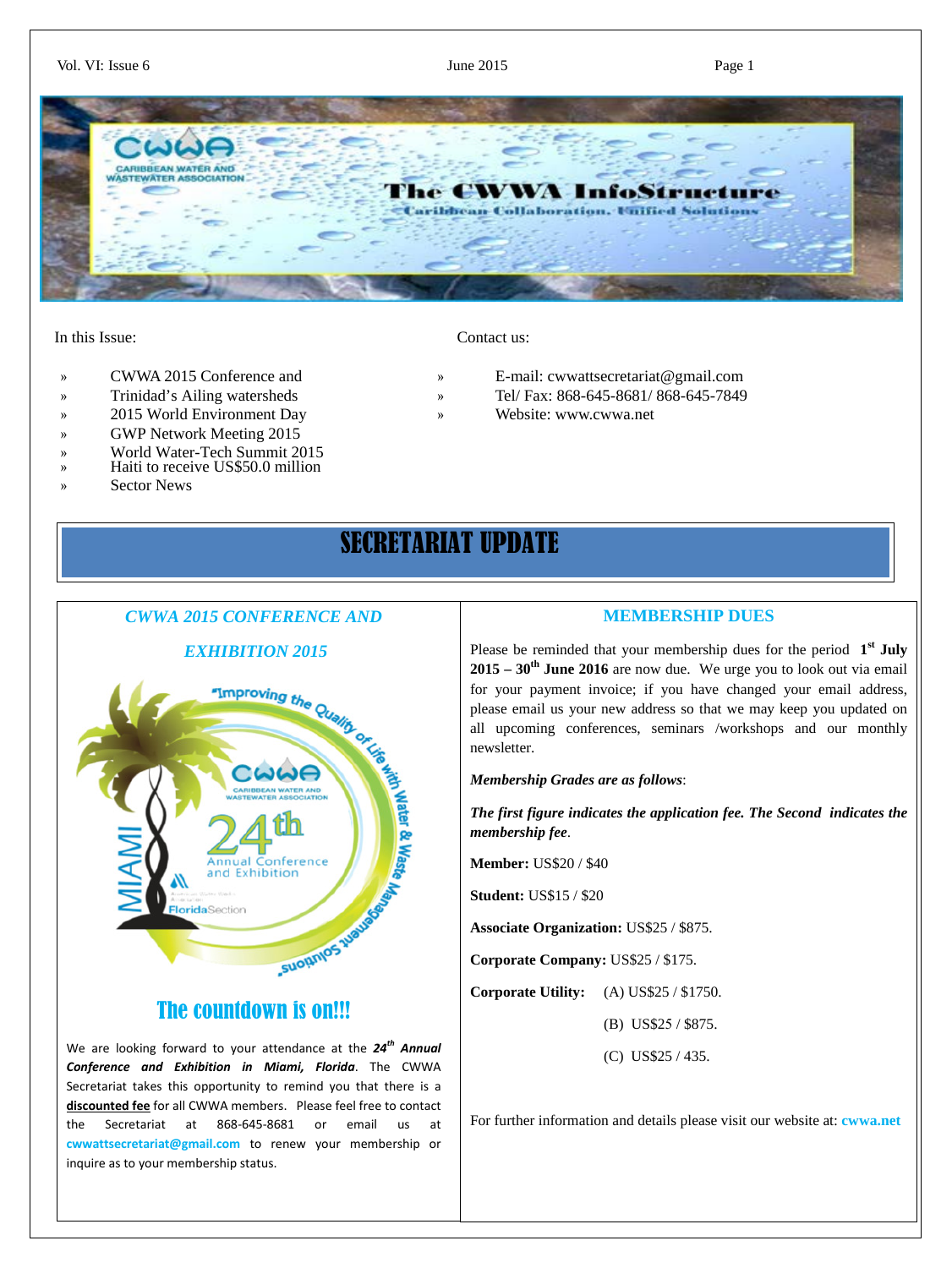



# **Young People lend a hand to Trinidad's Ailing Watersheds**

PORT OF SPAIN, Jun 23 2015 (IPS) - Starting in 1999, the Water and Sewerage Authority (WASA) of Trinidad and Tobago began a 10-year effort to map the country's water quality. They started to notice a worrying trend. The watersheds in the western region of Trinidad had progressed from being of moderate quality in some places to being outright bad. By 2010, a survey of the country showed more than 20 per cent of the watersheds were in serious trouble. "By adopting these ecological measures to protect our river water supplies, we can reduce the need for more energy intensive and more costly measures of obtaining water such as desalination." -- Dr. Natalie Boodram

"We have raised the alarm bell," said senior hydrologist David Samm. "WASA is concerned." WASA received a lot of bad press during the recently concluded dry season. Residents whose communities were roiled with protests almost weekly over lack of access to potable water vehemently criticized the agency while waving placards and publicly burning tyres. WASA is the designated body responsible for all of Trinidad and Tobago's water sources and supply. But factors beyond its control, like climate change and climate variability, are significant contributors to the crisis. "During the dry season we would have longer droughts so we will not have as much water for groundwater recharge," explained Samm, adding, "there is more intense rainfall for a given time period and because of continued development we have more flooding problems during the rainy season."

That has resulted in more surface runoff "and that water is being flushed through the watercourses and out to sea. Therefore, we have less recharge of our groundwater systems," he explained. He told IPS that 60 per cent of Trinidad and Tobago's potable water comes from surface water sources. There has also been major housing construction along the east-west corridor of Trinidad, he pointed out. "With climate change and the increase in impervious cover (due to urbanisation) the recharge of our groundwater system will be reduced," Samm said. As well, "with urban growth, you see garbage in the rivers – refrigerators." The authority decided it needed to act to protect the health of the watersheds on which its water supply depends. It introduced the Adopt-A-River programme in the summer of 2013. Since its rollout, several of the country's rivers have been adopted, including six of the most important, and there are 175 citizens working with the Adopt-A-River programme.

Though river adoption programmes are known in several states in the U.S., the programme in Trinidad and Tobago is among the first for the Caribbean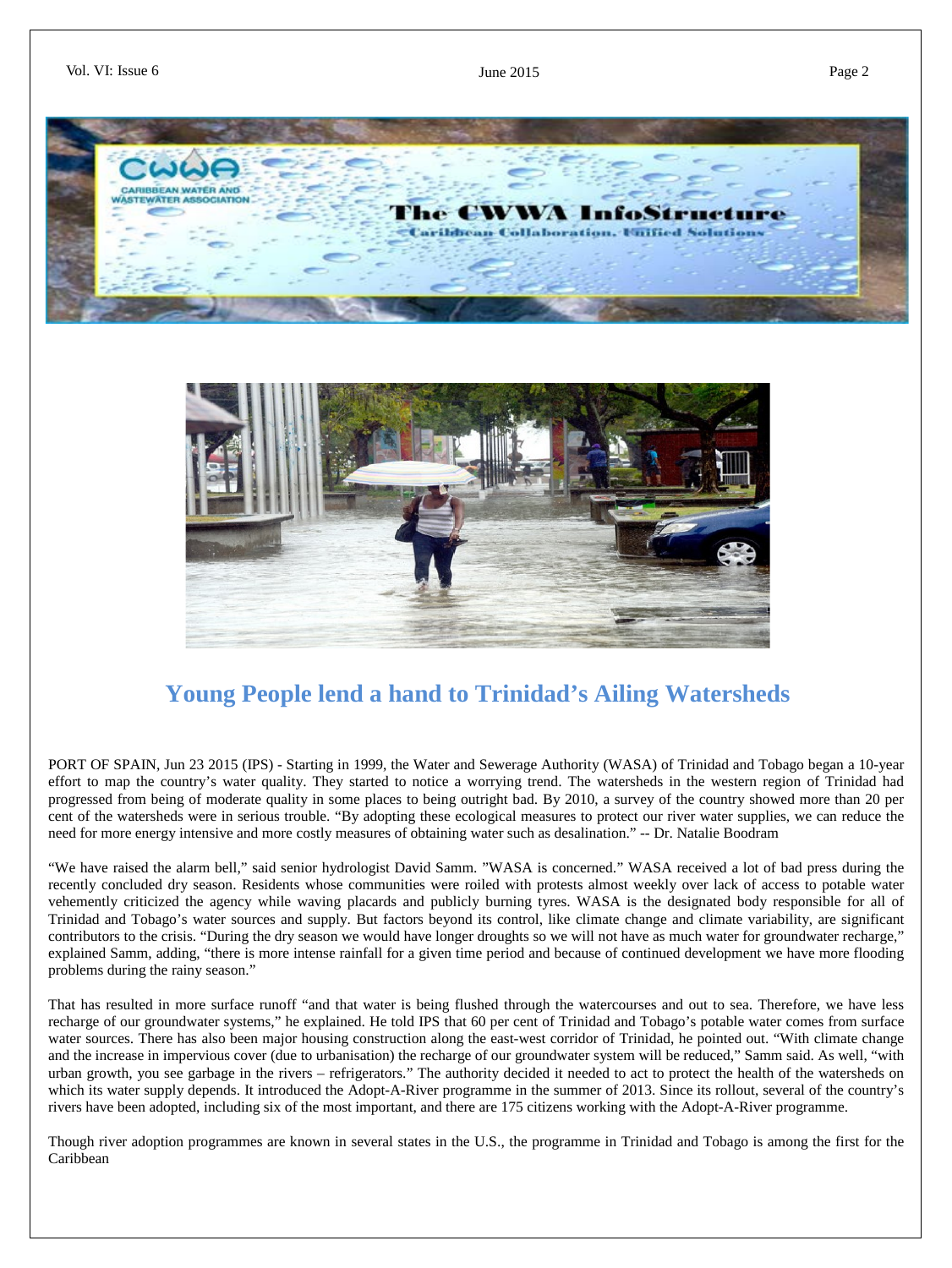Vol. VI: Issue 6 **Page 3** June 2015 **June 2015** 



### **WORLD ENVIRONMENT DAY 2015**



On Friday June 5th 2015, Trinidad and Tobago joins with the global community to celebrate World Environment Day. On this day we take the time to recognize our collective responsibility for the Earth, its natural assets and to become managers of change. The theme for World Environment Day (WED) 2015 is "Seven Billion Dreams. One Planet. Consume with Care". As it indicates, the well-being of humanity, the environment and economies ultimately depend on the responsible management of the planet's natural resources.

This day, founded by the United Nations is the principal vehicle through which worldwide awareness of the Environment is stimulated. Numerous studies have shown that we are consuming faster than the earth can provide and we are slowly but surely running out of natural resources. The United Nations estimates that in the next 30 years (by 2050), if current consumption and production patterns remain the same and with a rising population expected to reach 9.6 billion, we will need three planets to sustain our ways of living and consumption. In the last 30 years, apart from the heavy human and economic losses as a result of climate change, we have seen an increase in the intensity and frequency of weather extremes and the threatening of water and food security worldwide.

World Environment Day (WED) is a global celebration also serving as the 'people's day' for doing something collectively helpful for the environment. This year's World Environment Day activities being coordinated by Divisions and Agencies under the Ministry of the Environment and Water Resources include the Forestry Division's Awareness Walkathon and Tree Planting Exercise in Cumuto and the Aripo Savannas, school outreach activities by the Environmental Management Authority and the coordination of special drainage projects by the Drainage Division. However, while today highlights collective efforts of organizations, communities and societies, the collective has to start with the individual. As such, we must ask ourselves, what can I do to assist in making a positive impact on the environment?

The effects of environmental exploitation, climate change and global warming can be slowed by introducing simple energy saving initiatives and habits to our daily lives. Turn off the lights when you are not using them; avoid leaving your chargers plugged in when you are finished charging your phones, turn off multiple electronic appliances and reduce the amount of water you use. These are simple steps that you, your family and your friends can easily take to make a difference.

Environmental sustainability and surviving the consequences of its abuse is very important to the Ministry of the Environment and Water<br>Resources and it should be a priority for all responsible citizens. We will continue t to effectively manage the nation's natural resources and strive for a more sustainable co-existence with nature and her bounty.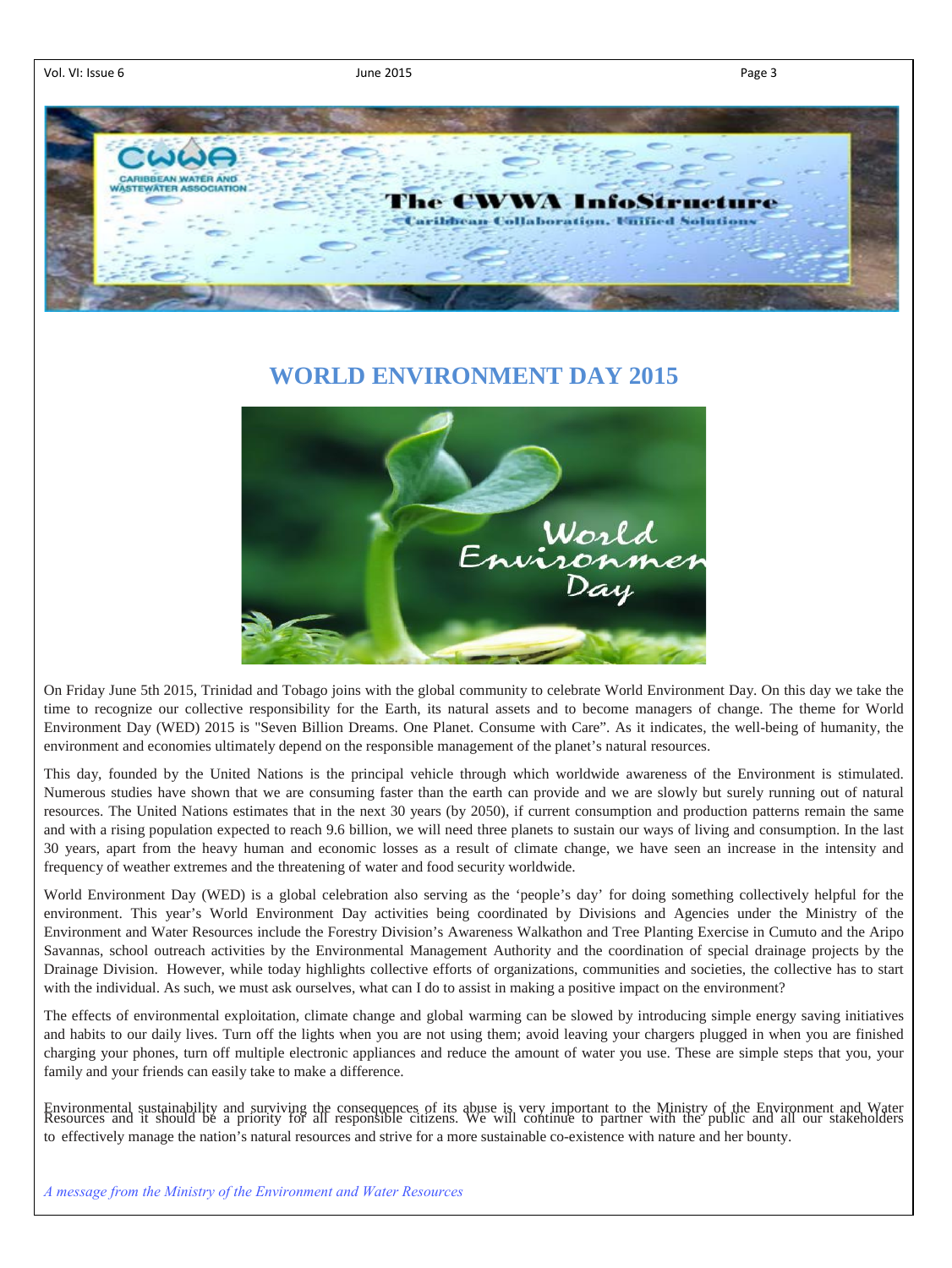



## **GWP Network Meeting 2015**

The annual GWP Network Meeting 2015 was held as a virtual event for the first time on 1 June in Stockholm, Sweden. GWP Partners worldwide were invited to get the latest update on the network activities through a live stream. The event was also recorded and is now available on the [GWP YouTube channel.](https://www.youtube.com/user/gwplive)

GWP Chair Dr. Ursula Schaefer-Preuss and Acting Executive Secretary Rudolph Cleveringa presented an overview of last year's activities – including a financial report and an update on the governance reform that GWP is currently going through. "2014 was a very rich and inspiring year for GWP. With generous contributions from our financing partners and regionally raised funding, we significantly increased the visibility of our growing network at local, regional and global level," said the GWP Chair.

She mentioned the work GWP has undertaken, in collaboration with a number of UN agencies and other stakeholders, to shape a dedicated water goal for the post-2015 development agenda: "We are particularly happy that the General Assembly of the United Nations has decided to include in the 17 sustainable development goals (SDGs), goal number 6: Ensure availability and sustainable management of water and sanitation for all". In his overview of last year, GWP Acting Executive Secretary Rudolph Cleveringa highlighted the knowledge management role of GWP by showcasing the newest publications: [Background Paper 20: Water Security:](http://www.gwp.org/Global/ToolBox/Publications/Background%20papers/GWP_TEC20_web.pdf)  [Putting the Concept into Practice;](http://www.gwp.org/Global/ToolBox/Publications/Background%20papers/GWP_TEC20_web.pdf) [Background Paper 19: Groundwater Governance and Irrigated Agriculture;](http://www.gwp.org/Global/ToolBox/Publications/Background%20papers/GWP_TEC_19_web.pdf)[Perspectives Paper:](http://www.gwp.org/Global/ToolBox/Publications/Perspective%20Papers/07_perspectives_paper_land_water_governance.pdf)  [Coordinating Land and Water Governance;](http://www.gwp.org/Global/ToolBox/Publications/Perspective%20Papers/07_perspectives_paper_land_water_governance.pdf) [Perspectives Paper: The Links Between Land Use and Groundwater;](http://www.gwp.org/Global/ToolBox/Publications/Perspective%20Papers/perspective_paper_landuse_and_groundwater_no6_english.pdf) [Technical Focus Paper:](http://www.gwp.org/Global/ToolBox/Publications/Technical%20Focus%20Papers/05%20Integrated%20water%20resources%20management%20in%20Central%20Asia.pdf)  [IWRM in Central Asia: The Challenges of Managing Large Transboundary Rivers;](http://www.gwp.org/Global/ToolBox/Publications/Technical%20Focus%20Papers/05%20Integrated%20water%20resources%20management%20in%20Central%20Asia.pdf) [Technical Focus Paper: IWRM in the Caribbean:](http://www.gwp.org/Global/ToolBox/Publications/Technical%20Focus%20Papers/04%20Caribbean_TFP_2014.pdf)  [The Challenges Facing Small Island Developing States.](http://www.gwp.org/Global/ToolBox/Publications/Technical%20Focus%20Papers/04%20Caribbean_TFP_2014.pdf) These publications are all [available online](http://www.gwp.org/en/About-GWP/Publications/) or can be ordered through the [GWP](http://www.gwp.org/About-GWP/Publications/Publications-Order-Form/)  [online order form.](http://www.gwp.org/About-GWP/Publications/Publications-Order-Form/)

The full live stream broadcast was filmed, and is now available as five clips.

**For more information visit: http://www.gwp.org/en/gwp-in-action/News-and-Activities/GWP-Network-Meeting-2015/**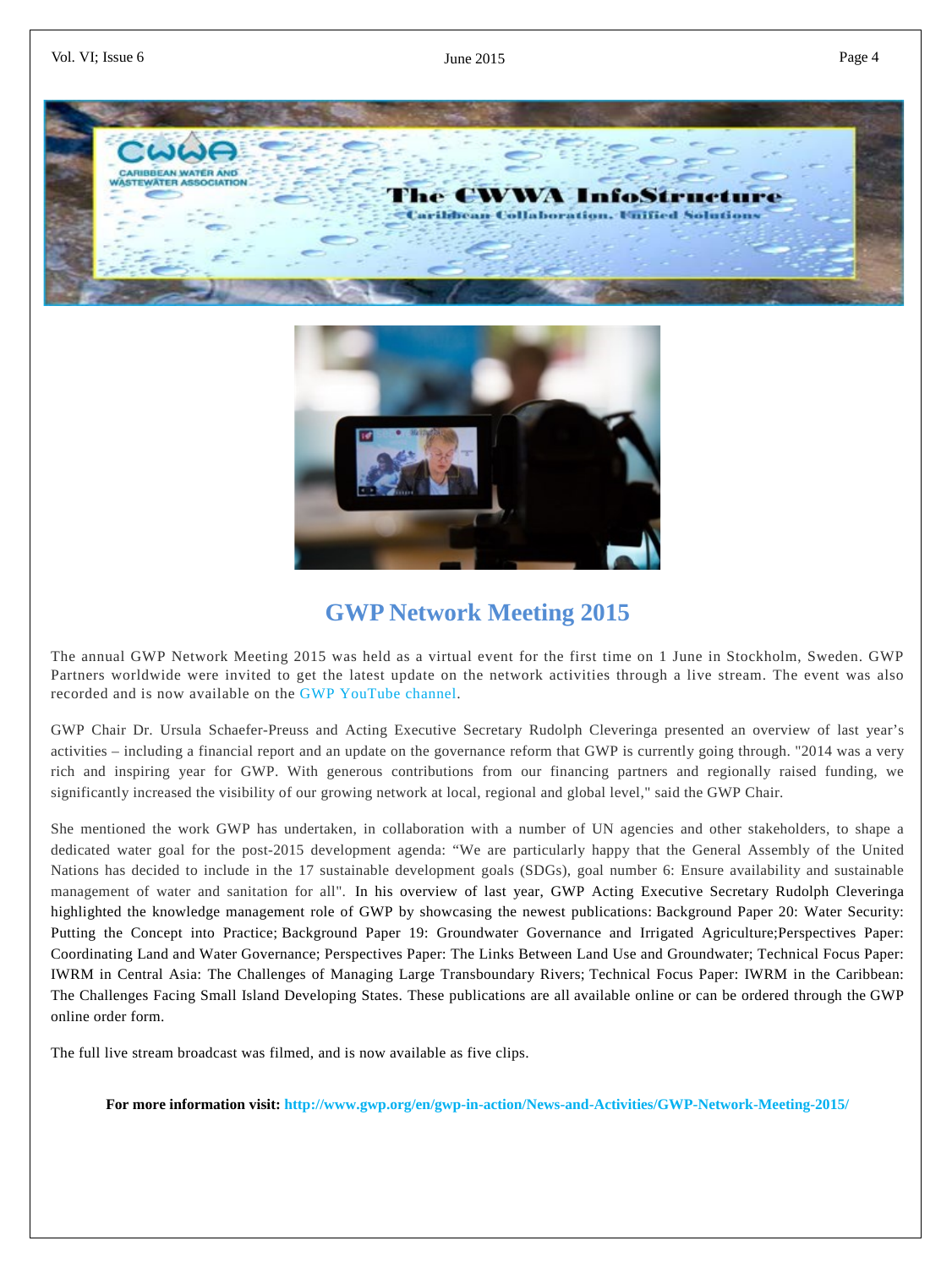

## **World Water-Tech North America Summit**

2015 marks the 3<sup>rd</sup> year for the World Water-Tech North America summit, supported by WaterTAP Ontario. This year we focus on city resilience and the future for advanced technologies in strengthening our urban water networks.

Leading edge municipalities, private utilities, corporate investors, engineering giants and emerging technology companies will meet in Toronto to discuss new paths to finance and develop smart, connected infrastructure and closed loop resource recovery systems. This year's [World Water-Tech North America Summit,](http://www.worldwatertechnorthamerica.com/) hosted by the Water Technology Acceleration Project (WaterTAP), will focus on city resilience and the future for advanced technologies in strengthening urban water networks.

[An outstanding speaking faculty](http://www.worldwatertechnorthamerica.com/speakers/) from innovative municipalities, private utilities, corporate investors, engineering giants and emerging technology companies will meet in Toronto to discuss new paths to finance and develop smart, connected infrastructure and closed loop resource recovery systems. The networking will start on October 6: Delegates can choose between a tour to a local wastewater recycling facility, or a workshop for water-tech entrepreneurs. At the end of the day, Toronto's XPV Capital will host a welcome drinks party.

During the summit, expert panels will be interspersed with Technology Showcase sessions sponsored by OCWA and featuring a line-up of innovative new water-tech talent. Roundtable discussion groups and a full program of 1-1 meetings will culminate in a networking reception hosted by smart grid leader FATHOM. Registration is now open.

*For more information visit:* **[www.worldwatertechnorthamerica.com](http://www.worldwatertechnorthamerica.com/)**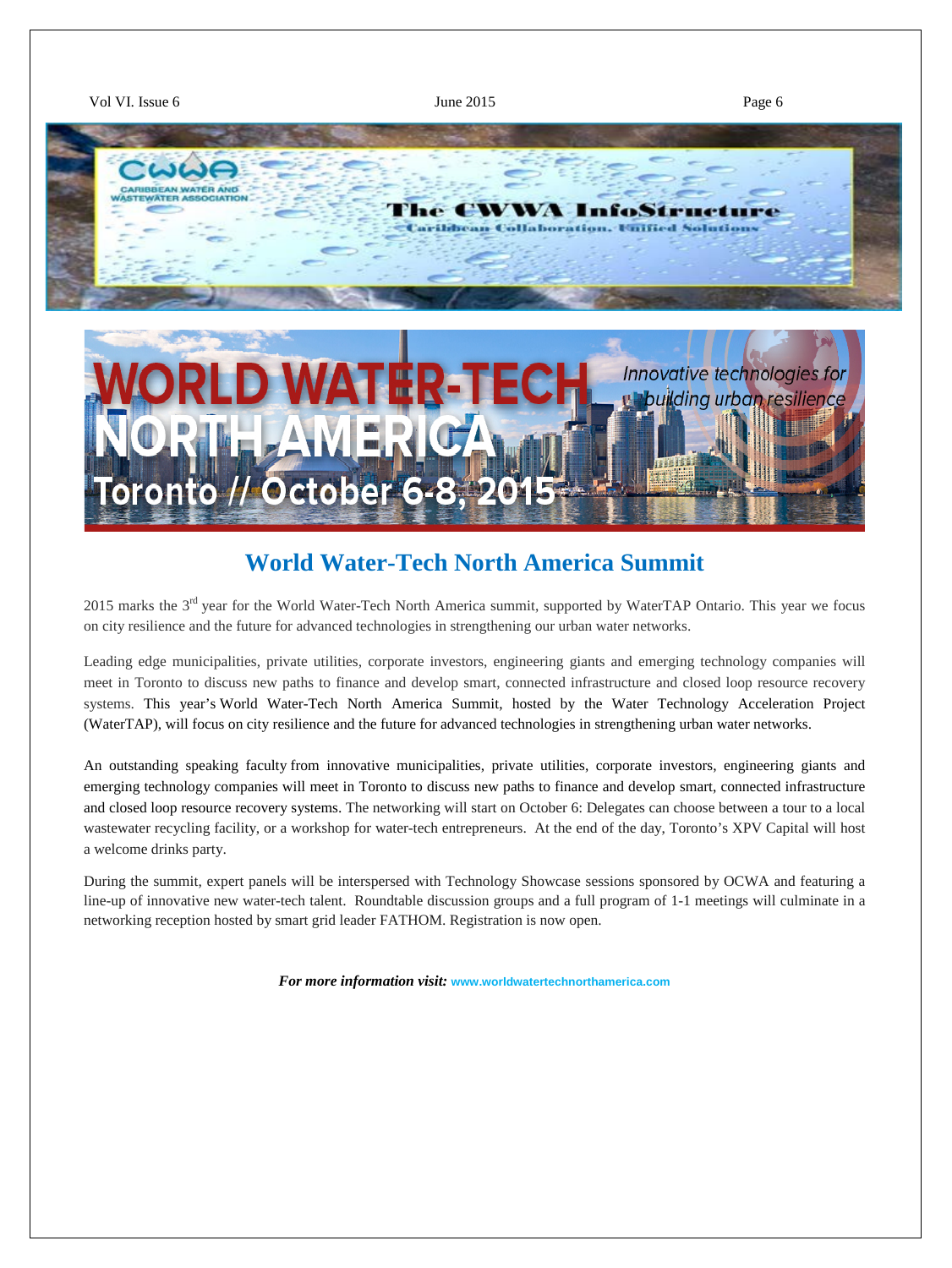



**Haiti to receive \$50.0 million Grant for Clean Water, Sanitation Projects**

Haiti is slated to receive a \$50 million grant from the International Development Association, following approval from the World Bank's Board of Directors. The grant will target more than 300,000 people in rural areas of Haiti hit hard by the cholera outbreak.

The "Sustainable Rural and Small Towns Water and Sanitation" project "aims to save lives by preventing cholera and waterborne diseases in high prevalence zones, and strengthen the capacity of local agencies to deliver water and sanitation services in rural areas and small towns," according to a statement from the Word Bank. While Haiti has made great strides in controlling the cholera epidemic since it was brought to the country in 2010, heavy rains led to a sharp increase in cases in the first quarter of 2015.

"While deaths from cholera and waterborne diseases declined last year and remain below one percent of cases, cholera resurgence remains a threat and water borne diseases are one of the leading causes of infant mortality in the country," the World Bank said.The new project will target areas with high cholera incidence rates in the dry season, aiming to reinforce and complement activities by other partners in the country. The aim is to improve access to water sources for 150,000 people, while improving sanitation and hygiene for 50,000 people. Another 100,000 people are slated to benefit from "small repairs and expansions," according to the bank.

The project will also lay out a roadmap for universal access to sanitation and water by 2030.

**For further details visit: [http://caribjournal.com/2015/05/27/haiti-to-receive-50-million-grant-for-clean-water-sanitation-projects/#](http://caribjournal.com/2015/05/27/haiti-to-receive-50-million-grant-for-clean-water-sanitation-projects/)**